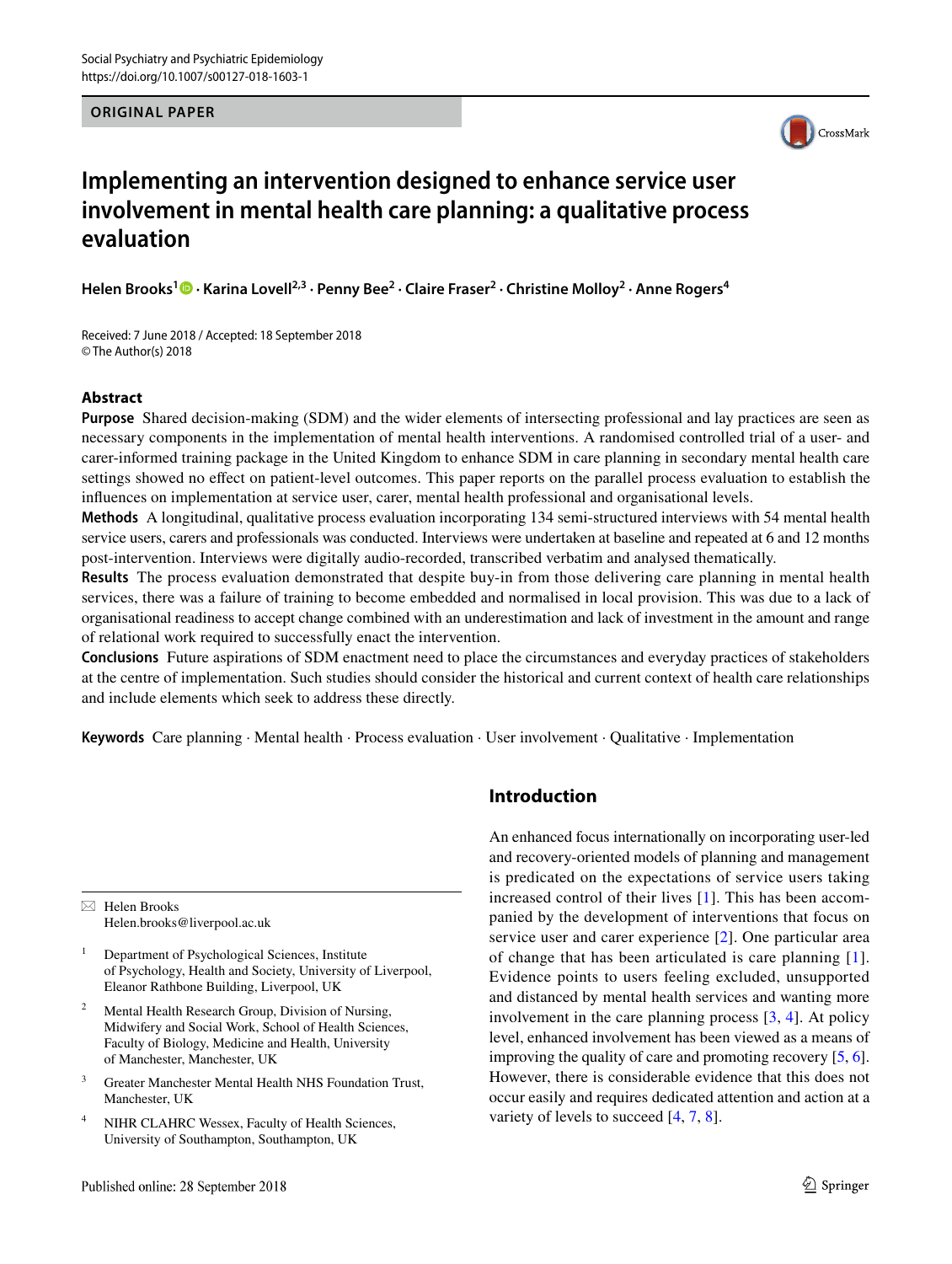In the United Kingdom, a care plan is defined as an agreement between a service user and their health professional designed to help them manage their everyday health [[9](#page-11-8)]. These principles extend to the care planning approach (CPA) which is a national framework of care mandated for people with severe and enduring mental health problems such as schizophrenia and bipolar disorder [\[10,](#page-11-9) [11](#page-11-10)]. CPA involves an assessment of patient need, choices about care and support, consideration of family and financial matters and production of a care plan developed between professionals, the patient and their carer [\[11](#page-11-10), [12\]](#page-11-11). A recent systematic review identified literature relating the use of care planning processes in mental health services in a wide range of countries including the UK, USA, Australia and Sweden [\[4](#page-11-3)].

Shared decision-making (SDM) implicates the wider elements of the organisation and professional and lay practices in bringing about change. There is broad consensus among stakeholders about the value [[13\]](#page-11-12) of SDM but a complex and equivocal evidence base for its successful enactment [\[14\]](#page-11-13). A sustained policy emphasis on SDM has, therefore, yet to be universally translated into practice with limited evidence of how to ensure clinicians adopt and embed SDM routinely. From a user perspective, there is evidence that patients perceive participation (a central tenet of SDM) in multiple ways related to prior expectations of health care consultations and social position, suggesting a complexity extending beyond simply improving 'health literacy' and choice [[15,](#page-11-14) [16](#page-11-15)].

SDM in mental health raises further challenges reflecting a context of practice in which patients are aware of the threat or actual containment and coercion [[17,](#page-11-16) [18](#page-11-17)] which necessarily has a bearing on trust, ways of engaging and disclosure to professionals which is likely to impact on the quality of care planning relationships [\[19\]](#page-11-18). Additionally, user perspectives on interventions designed to more appropriately meet need have emphasised that they should be readily available and sensitive to community and domestic settings [[20](#page-11-19)], and the context of everyday life which often lies out with the support provided by mental health professionals [[21,](#page-11-20) [22\]](#page-11-21).

#### **EQUIP intervention and trial**

The EQUIP intervention aimed to enhance service user and carer involvement in the care planning process through a 2-day training package targeted at all members of community mental health teams (CMHTs) responsible for providing care to people with serious mental health problems such as schizophrenia or bipolar disorder in ten NHS mental health trusts. Professionals in CMHTs come from a range of health and social care backgrounds, and can include psychiatrists, psychologists, community psychiatric nurses, social workers and occupational therapists [[23\]](#page-11-22).

The training was designed to introduce strategies to facilitate SDM in interactions with service users. The training was informed by interviews and focus groups with 51 mental health professionals [[24\]](#page-11-23), 42 service users [[8](#page-11-7)] and 40 carers [[7](#page-11-6)]. Data were synthesised at a 2-day event to design the training structure and content. This was attended by study co-applicants which included three service users and carer researchers. Nine service users and carers were recruited from either the study team (coapplicants) or from the study's advisory group who were then provided with a 4-day train the trainers course  $[25]$  to enable them to co-deliver the training in collaboration with academic trainers. Six of those who were trained went on to co-deliver the training course [[26](#page-12-1)]. Table [1](#page-2-0) contains more detail on the training.

The effectiveness of the training intervention was evaluated using a mixed design, including a cluster cohort sample, a cluster cross-sectional sample and process evaluation [\[27](#page-12-2), [28](#page-12-3)]. The primary outcome for the trial was self-reported 'autonomy support'. Secondary outcomes included self-reported involvement in decisions, satisfaction with services, side effects of antipsychotic medication, well-being, recovery and hope, anxiety and depression scores, therapeutic alliance, quality of life and use of services [[28\]](#page-12-3).

Results from the randomised controlled trial found that the training intervention was well attended and received by staff. However, there was no significant difference in the primary outcome at 6 months as reported by service users in the control and intervention arms. Detailed findings from the cluster randomised controlled trial are reported elsewhere [[28\]](#page-12-3).

### **Methods**

This manuscript reports on the nested qualitative process evaluation informed by implementation theory which aimed to explore the impact of the EQUIP training package to enhance user involvement in care planning.

Semi-structured interviews were undertaken by the lead author with service users, carers and mental health professionals from both control and intervention teams at three time points (baseline and 6 and 12 months post-intervention). Interviews were undertaken face-to-face or over the phone depending on participant preference. Face-to-face interviews were carried out either at participants' homes, on NHS or university premises or at a suitable community venue. The presentation of the methods and results is informed by the Consolidated Guidelines for the Reporting of Qualitative Data [\[29](#page-12-4)]. Baseline data have been presented elsewhere [[30\]](#page-12-5) and current analysis focuses on the implementation of training principles at 6 and 12-month post-intervention.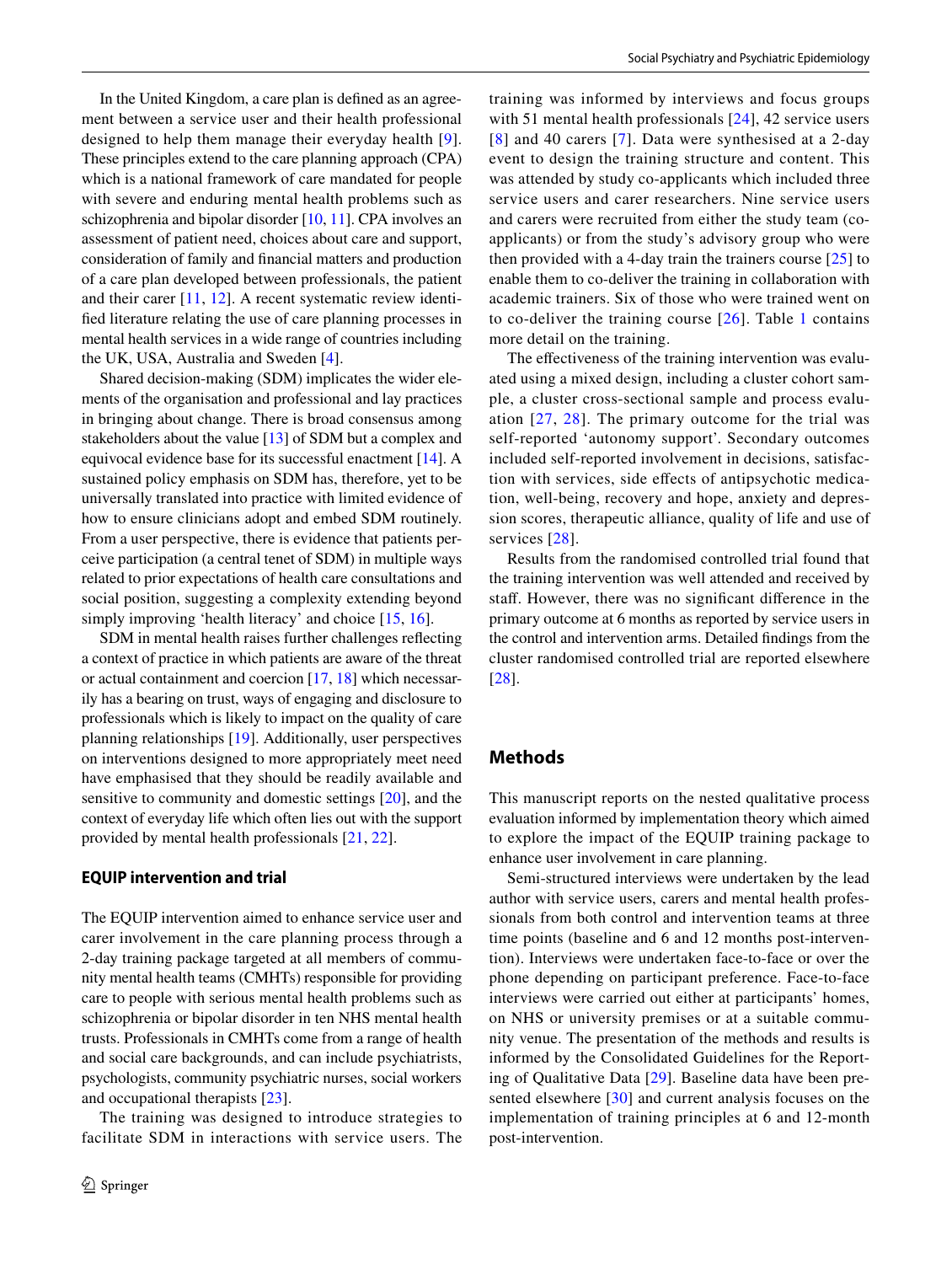#### <span id="page-2-0"></span>**Table 1** Further information on EQUIP training [\[26\]](#page-12-1)

| Length of training                      | 2 days (starting at 9.30 and finishing at 16.30)                                                                                                                                                                                                                                                                                                                                                                                                                                                        |
|-----------------------------------------|---------------------------------------------------------------------------------------------------------------------------------------------------------------------------------------------------------------------------------------------------------------------------------------------------------------------------------------------------------------------------------------------------------------------------------------------------------------------------------------------------------|
| Format of training                      | Face-to-face                                                                                                                                                                                                                                                                                                                                                                                                                                                                                            |
| Location of training                    | Held at community mental health team bases or other NHS training venues or on university premises                                                                                                                                                                                                                                                                                                                                                                                                       |
| Day 1 training content                  | Explanation of the EQUIP cluster randomised controlled trial (RCT)<br>Understanding the policy drivers relating to care planning and the experiences of service users and carers in receipt of<br>mental health services<br>Update on current evidence on service user and carer involved care planning<br>What does good care planning look like from multiple perspectives<br>Interactive exercises developing engagement and communication skills<br>Understanding care planning terms and processes |
| Day 2 training content                  | User-centred assessment<br>Exploring issues around 'risk' and 'safety'<br>Co-producing summary and formulation statements<br>Developing aspirational goals<br>What does shared decision-making look like<br>Thinking about user-involved implementation and reviewing of care planning                                                                                                                                                                                                                  |
| Delivery                                | Role plays, interactive presentations, small group work, live examples of good practice                                                                                                                                                                                                                                                                                                                                                                                                                 |
| Follow-up                               | After the training, participants were emailed additional resources to complement learning and offered 6 h of clinical<br>supervision. Available here: http://research.bmh.manchester.ac.uk/equip                                                                                                                                                                                                                                                                                                        |
| Trainers                                | Each training was run collaboratively by one of two academic researchers with a clinical background and one or two<br>service users and, where possible a carer                                                                                                                                                                                                                                                                                                                                         |
| Service user and carer<br>trainer roles | Group facilitators, sharing personal experiences of care planning and contribution to group discussions over the course<br>of the 2-day training                                                                                                                                                                                                                                                                                                                                                        |

### **Ethical approval**

Ethical approval was obtained from the National Research Ethics Committee North West–Lancaster [14/NW/0297].

#### **Participants**

54 participants (21 professionals, 29 service users and 4 carers, Table [2\)](#page-3-0) were purposively sampled in relation to gender and geographical area from seven Mental Health Trusts (Table [3](#page-3-1)) involved in the trial. Information on participants retained at each follow-up point can be found in Table [4](#page-4-0).

### **Procedure**

Inclusion criteria were service users, carers or professionals from CMHT's included in the RCT. Service users were invited to take part through a written invitation, information sheet and consent to contact form. Staff members were approached through email. Interviews aimed to gather indepth data on the experience of utilising and receiving the EQUIP intervention and changes to practices over time (see Appendix [1](#page-9-0) for an interview schedule). Interviews qualitatively explored any impact on outcomes identified as important within the RCT as well as giving participants the opportunity to discuss any additional outcomes.

#### **Data analysis**

Interviews lasting between 15 and 70 min undertaken between August 2014 and April 2017 were digitally audiorecorded and transcribed verbatim by an experienced, independent transcription company before being anonymised and allocated to a member of the research team for analysis. A thematic analysis was undertaken following the six stages outlined by Braun and Clarke by HB and AR [[31](#page-12-6)] assisted by NVIVO. This involved reading and re-reading transcripts to ensure familiarisation with the data, generating initial codes, organising identified codes and developing overarching themes before reviewing and finalising themes [\[31](#page-12-6)].

HB and AR independently coded 12 interview transcripts (5 service users, 5 professionals and 2 carers) inductively and then met to develop a preliminary thematic framework. This was undertaken by extrapolating identified codes to a higher level of abstraction by examining similarities and differences between codes and considering relationships between codes [[31\]](#page-12-6). The resultant framework was subsequently applied to the remaining transcripts by HB [[32](#page-12-7)]. Further iterative modifications were made to the framework during this process which included the removal of duplicate codes, re-categorisation and the addition of new codes as new data were analysed. Analysis was supported through the use of the memo function on NVIVO to capture analytical decisions and an excel document which contained demographic information was used to contextualise the data. The framework was then discussed with the wider study team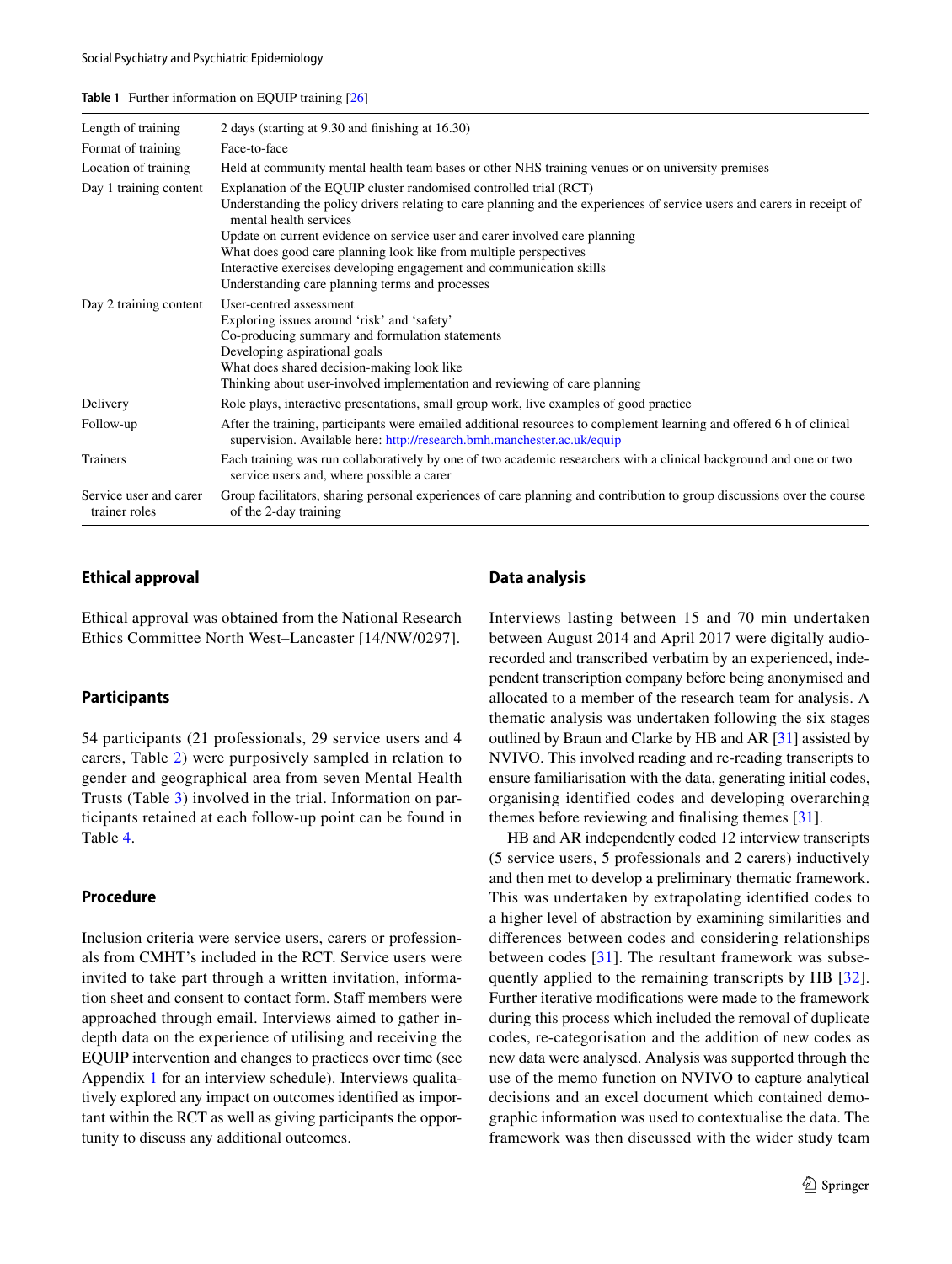<span id="page-3-0"></span>**Table 2** Demographic information

| Service users                 |                          |
|-------------------------------|--------------------------|
| Male                          | 13                       |
| Female                        | 16                       |
| Trust 1: northwest of England | 12                       |
| Trust 2: East Midlands        | 5                        |
| Trust 3: Northern England     | 3                        |
| Trust 5: northwest of England | 7                        |
| Trust 4: Midlands             | $\overline{c}$           |
| Intervention                  | 18                       |
| Control                       | 11                       |
| Total                         | 29                       |
| Carers                        |                          |
| Male                          | 2                        |
| Female                        | 2                        |
| Trust 1: northwest of England | 1                        |
| Trust 2: East Midlands        | 1                        |
| Trust 3: Northern England     | 1                        |
| Trust 4: Midlands             | 1                        |
| Intervention                  | 3                        |
| Control                       | 1                        |
| Total                         | $\overline{\mathcal{L}}$ |
| Professionals                 |                          |
| Male                          | 3                        |
| Female                        | 18                       |
| Trust 1: northwest of England | 9                        |
| Trust 3: Northern England     | 2                        |
| Trust 6: Northwest England    | 1                        |
| Trust 7: Northern England     | 9                        |
| Intervention                  | 19                       |
| Control                       | 2                        |
| Total                         | 21                       |

to critically consider analytical interpretations and discuss any identified discrepancies. The resultant thematic framework was considered by authors to be reflective of participant data. Direct quotations along with thick descriptions of Social Psychiatry and Psychiatric Epidemiology

the data are included in the result section to promote transparency in the analytical process.

HB is a Lecturer in Psychological Sciences and a Health Service Researcher, PB a Professor in Mental Health Services Research, KL a Professor in Mental Health, CF and CM are Health Service Researchers and AR is a Professor of Health Systems Implementation. As such, no members of the research team had any prior relationships with study participants. This study forms part of an ongoing programme of research underpinned by a shared value in involving service users and carer in mental health services which are likely to have shaped interview schedules and the analysis process.

# **Findings**

The three overarching themes and identified sub-themes are presented below.

# **The sense and sense making of care planning training**

In terms of expectations, the views of service users, carers and professionals mainly coalesced in a shared understanding of the value and need for training to improve service user and carer involvement in care planning as current levels of involvement were considered insufficient. Inadequacies were sometimes attributed to other practitioners by professionals who described how such practitioners could become institutionalised into older ways of working oriented to traditional and paternalistic models of care.

We haven't really progressed very far in terms of being more person centred. We're still quite stuck in the medical model.

5022, professional, intervention

I'm not best pleased with it, because obviously I'm stuck on a CTO, but the care planning should involve

<span id="page-3-1"></span>**Table 3** Information relating to participating CMHTs

| Number of professionals in partici-<br>Number of service users<br>within participating<br><b>CMHTs</b> |
|--------------------------------------------------------------------------------------------------------|
| 1355                                                                                                   |
| 310                                                                                                    |
| 77                                                                                                     |
| 638                                                                                                    |
| 424                                                                                                    |
| 278                                                                                                    |
| 2318                                                                                                   |
|                                                                                                        |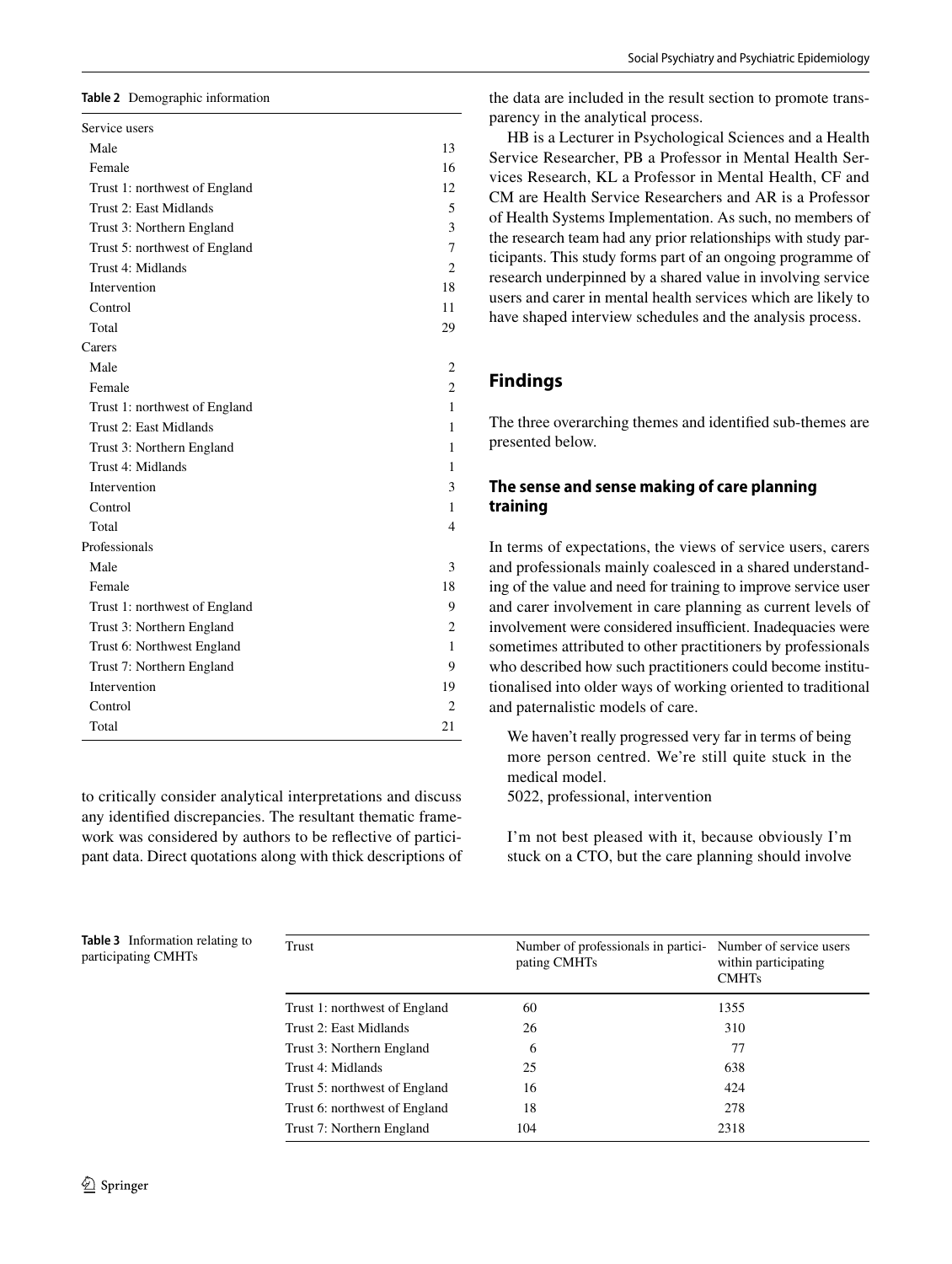<span id="page-4-0"></span>

| Participant type | Initial expression of inter-<br>est submitted | Recruited at<br>baseline | $\%$ ( <i>n</i> ) of those recruited at baseline<br>followed up at 6 months | $\%$ ( <i>n</i> ) of those recruited<br>at baseline followed up at<br>12 months |
|------------------|-----------------------------------------------|--------------------------|-----------------------------------------------------------------------------|---------------------------------------------------------------------------------|
| Service user     | 47                                            | 29                       | 90(26)                                                                      | 83 (24)                                                                         |
| Carer            |                                               |                          | 50(2)                                                                       | 25(1)                                                                           |
| Professional     | 31                                            |                          | 76 (16)                                                                     | 52(11)                                                                          |

me more. I've been subjected to a care plan, rather than being involved in it. 6014, service user, control

The practice exemplars used in the training seemed to promote a sense of social comparison in which participants felt they were doing better than the examples provided in training. In retrospect, this may have led to a perception that they were doing relatively well and as a result the imperative to change their practice might have been diminished. The latter was supported by examining the changes in practice over the 12-month period which centred on changes in the use of terminology rather than the much harder to enact interactional aspects of SDM (Appendix [2\)](#page-9-1).

I mean I did say too on the course that I felt...cos some of the examples they were giving we were horrified at, so I do think in a way you're working with a team here that is better than that.

5002, professional, intervention

All stakeholder groups considered training was likely to work better for certain people including those in recovery, those whose first language was English and those that were new to services indicating a downward spiral of motivation for involvement. This consideration of those deserving or eligible for the new care planning approach may have limited the genericism of the application of the intervention in care planning practice.

I can't do it with every service user because some people, you know, they just, erm, they're either unwell or they've…they've, you know, they've got other issues. They don't want to do that. They're suspicious. I went to one yesterday, she's always got ongoing psychotic symptoms. She's very suspicious. 5008, professional, intervention

There's been times when I didn't really want any input from the support workers, just wanted to go me own way. Sometimes I've been so ill I just, it's been enough just to get through the day and I, I didn't really want a care plan. And I didn't want to be involved in it. Because I was so ill I just, I was just surviving really. 6002, service user, intervention

A minority of professional participants were resistant to the prospect of training and felt that there was no room for improvement in their practice and that training would not teach them anything new.

I didn't find the EQUIP training at all helpful because I didn't learn anything in it that we hadn't already been taught and that we didn't know. 5027, professional, intervention

I think we all thought it was a pain in the arse to be honest because…

…I think we all, have far too much work to do and the thought of giving up two full days, I think we all thought that, sort of, care management was our bread and butter.

5002, professional, intervention

However, most identified the uniqueness of the EQUIP training intervention in the context of a lack of awareness of any other care planning training available within the NHS. The co-delivery of training and the role of service users and carers in delivering the intervention were perceived to be a particular strength of the training.

It just makes it more pertinent. It just makes you think, I think about the person you're writing about really and that, you know, that these two people were saying, you know, that they'd had these care plans that, erm, they couldn't relate to at all and it… …it did make you think, gosh, have I…have I written care plans like that, you know? 5002, professional, intervention

Despite identified benefits and ideological buy-in from most professionals initially, some were not confident from the outset that the training would result in demonstrable changes in every day care. The prevailing environment meant that in spite of co-developing aspirational goals with service users, a lack of resources would inhibit the addressing of service user needs in any meaningful way.

I think any change is really hard, and I think with all the pressures that we've got it's really hard to, to get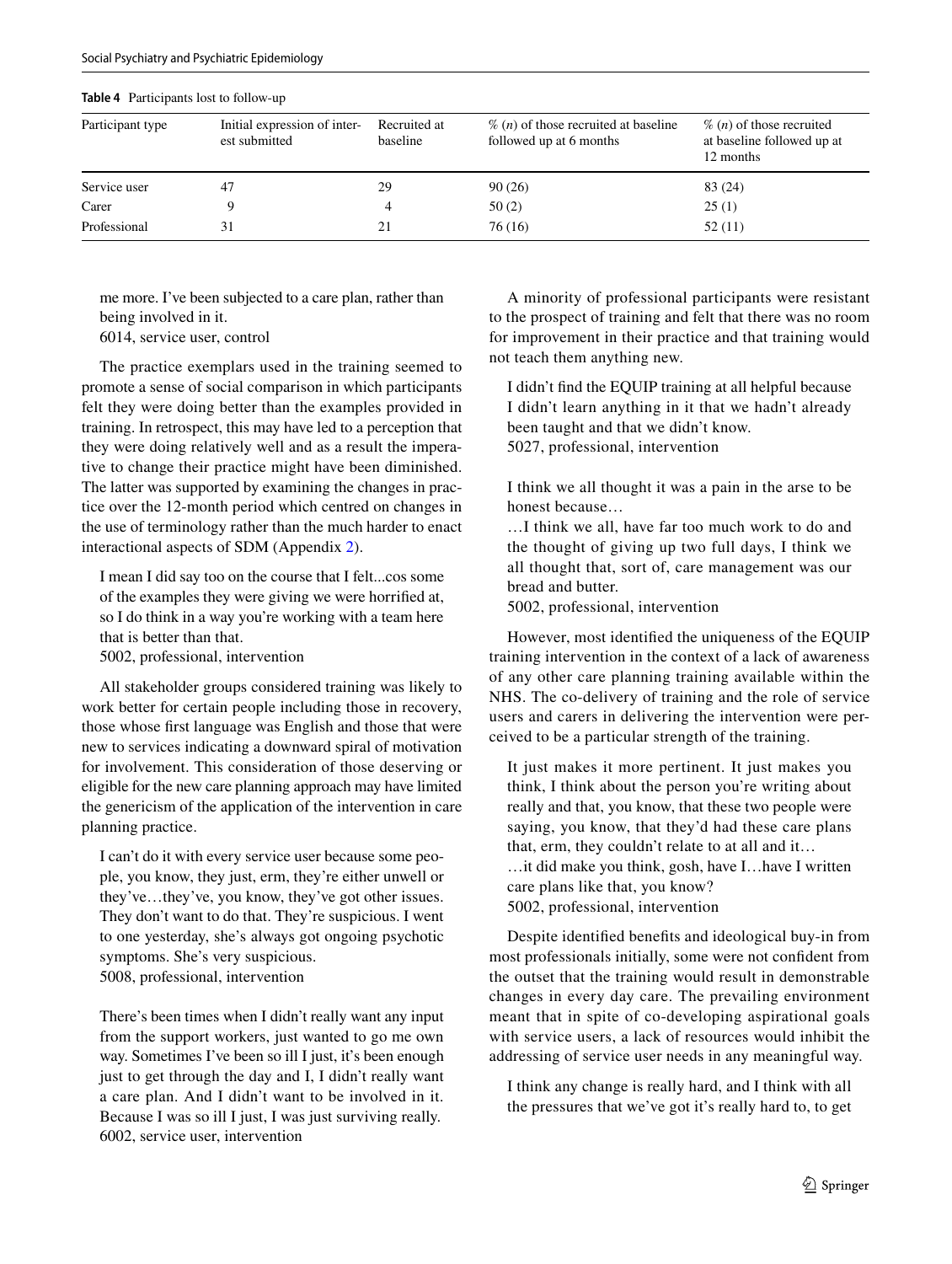it changed when…you're trying to catch up all the time anyway. 5009, professional, intervention

I mean I'm not trying to be rude but I don't think it sort of ever radically changes ones practice. It's not going to make a vast impact in terms of what the service users will experience day to day. 5019, professional, intervention

The broad training principles resonated with professionals and this sense making was seen as reinforcing the moral and ethical imperative to involve service users and carers in care planning (see Appendix [2\)](#page-9-1). It ignited intentions to make decisions more collaboratively with service users and carers with participants describing how values of involvement had been introduced but eroded over time prior to training because of excessive workload and lack of resources. The training was considered successful in bringing this important component of practice back to the forefront of individual minds.

It [involving service users] should be part of what I do. And it's maybe been…just slipped away. 5003, professional, intervention

Because we don't have two days to think about practice, you know, you're literally firefighting and going from one job to another. So, like I say, even the sense of taking that time out was amazing and having the whole team there all feeling quite positive was just... was inspirational, it was really positive. 5022, professional, intervention

The team-based approach to training fostered collegiality by bringing staff together in a way they were generally not able to. Management support for the intervention also facilitated attendance. However, participants reported that despite this, psychiatrists within the team were reluctant to attend the training. This was reflected in a lack of attendance by psychiatrists across all teams included in the trial which may have impacted on the impact of the intervention.

The ideological commitment to training principles failed to translate into a new set of practices for most participants. The low expectations identified by professionals in relation to the potential lack of impact on actual care planning behaviours seemed to be a self-fulfilling prophecy. Followup interviews reported limited impact of the care planning training. Despite good intentions on the part of professionals after the initial training, they were not able to implement the changes that they had originally envisaged. Professionals acknowledged that even changes that they had been able to implement were likely to be so subtle that they may not be discernible to the service users they interacted with which

was reflected in very limited numbers of service users noticing any changes over the 12-month period (Appendix [2\)](#page-9-1).

I don't think it is more a dramatic change, maybe, you know, some of the, like, using terms like aspirational goals and working around them and maybe they might, you know, pick that out, I'm not too sure, so maybe some of the language, but I don't know if they [service users] would [notice any difference in practice], you know, really, because I think I've always, looked at… 5006, professional, intervention

So has anything changed in terms of your contact with mental health services over the last six months? No, no, nothing at all.

No. Have you had any, um, care planning meetings or any care planning reviews?

No.

6015, service user, intervention

### **The absence of the required relational work to enact the principles of SDM**

One reason for the lack of demonstrable impact of the EQUIP training was attributed to a lack of consideration given in the implementation plans to the significant relational work required to involve service users and carers in care planning. The context of mental health services which was considered fragmented and pressured made it difficult to undertake the requisite levels of relational work—that is the work that individuals need to develop and invest in negotiating relationships with others (Parker [[33\]](#page-12-8)). Such relational work included intra-professional relational work and the relational work between professionals and service users. Sufficient levels of the former were considered necessary to realise and optimise the latter.

We had the dis…such discontinuity with the medics…over the years. We've had no consistent medic for years and years and years. We've just had one part-time, erm, female consultant who left…to go to a different service. We've had nobody really else that's been that consistent and good. 5003, professional, intervention

…I have particularly noticed the last few weeks is how traumatic it can be for people to review their care plans. Particularly with a guy I met last week… And to look back at stuff that was written, you know, a few months ago and how much he has progressed from then, it brings back quite horrible memories for him. Yeah, it can be quite upsetting for service users to have to have a listen to that….. I don't know what the answer is to that.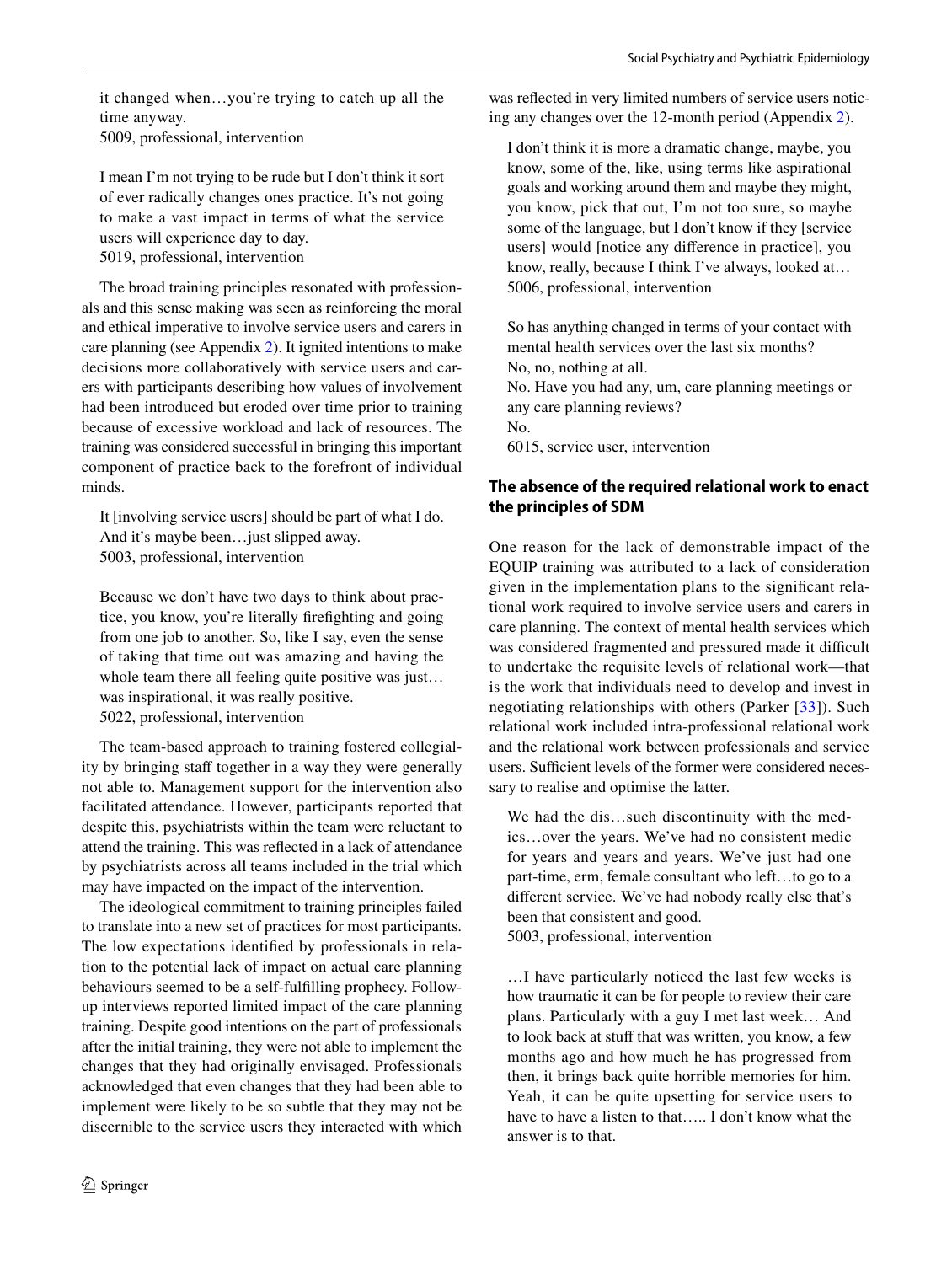#### 5030 professional, intervention

Whilst some users reported positive relationships with mental health professionals, the data suggested long-standing difficulties in relationality often exacerbated by the absence of continuity and working on this over time. Service users described a lack of trust in the care dyad and professionals were frequently viewed as unreliable and unattuned to the every life, values, connections to others and the multifaceted needs of service users. The training did not appear to be sufficient to address this deep-rooted tension and enduring feature of user-professional relationships.

I've had CPNs in the past but they've been a bit of a waste of space, if you ask me. They didn't really offer that much support. They just sat there telling me what I should and shouldn't do. So when I've been offered them in the past, I've gone, no, you're alright. But because I have to have one because of the medication I'm on, I have to have a CPN so I don't really get a say in the matter.

5015, service user, intervention

I think it's hard really when you haven't had mental illness to know what the actual experience is for someone who has had the experience. So it's hard really. There's like a chasm, deep chasm between us - a growing canyon. They're on one side of it and we're on the other side of it.

6002, service user, intervention

Stakeholders identified a range of individual level 'barriers' to implementation, including cynicism on the part of service users and professionals, periods of acute illness and attributions amongst professionals about levels of 'insight' and 'dependency' amongst service users. Professionals were concerned about involving carers in the process fearing that it would make the process more cumbersome and burdensome for them if carers' priorities were not aligned to those of service users and purported concerns about 'confidentiality'. Interestingly, these appeared to be largely unfounded when judged against the small number of instances where carer involvement had been successfully introduced and embedded because these concerns did not materialise in practice.

I think when carers maybe have their own conflicts with the person they care for in terms of what they need and how unwell they are, or, you know, what their care plan should be, we then have to sort of manage that tension listening to what the service user wants and the carer not being happy, you know, because they feel that there are other needs or something should be done differently, but it's not in line with what the service user wants.

5019, professional, intervention

### **The failure of organisational readiness to support the workability of the intervention**

All stakeholder groups referred to contextual barriers to implementing user and carer-focussed care planning within mental health systems which directly overrode individual motivations and activity related to change. The EQUIP intervention was designed to work with existing organisational cultures, internal systems and processes. Stakeholders considered these organisational arrangements to be aligned historically to norms akin to a traditional medical model lacking sufficient patient orientation. Participants suggested a lack of fit between the intervention and health services due to limited value, and authentic and material commitment attached to service user and carer involvement by host organisations. Some targets introduced over the 12-month follow-up period were seemingly aligned to the values of the intervention but overall appeared to be superficial.

I don't know, it's hard to say that [if practice has changed] really, because it's the same pressures, I mean I haven't done a care plan since if that means anything. I hope it's made us all think a little bit more, which I think it does do, I think training does do that. It's just that it's still all the same pressures as to why our care plans maybe aren't as rich as they should be. 5019, professional, intervention

Participants considered a shift in language and engagement was required but this needed to be grounded in the meeting of expressed need. Holistic needs elicitation—a central feature of the SDM approach—was perceived to require articulation and nuanced discussion about what works for an individual. This required change in practice which did not integrate well with the pre-existing care planning language, templates, and systems that lacked flexibility and were unamenable to change. One imaginative team solution was to introduce electronic tablets for mental health professionals which were successful in facilitating collaborative working by reducing duplication. For needs elicitation to work, a level of continuity of care was required which was not possible in current services. Service users acknowledged this and often reported not seeing their named professional over the 12-month follow-up period.

It's very difficult seeing a different person every single time that doesn't know me from Adam, reads the last page of my notes because they haven't got time to sort of get a handle on me in the appointment process. So they only know a very little about me and go on sort of the last bit of data that's been put in the notes, and some of them are better than others, obviously.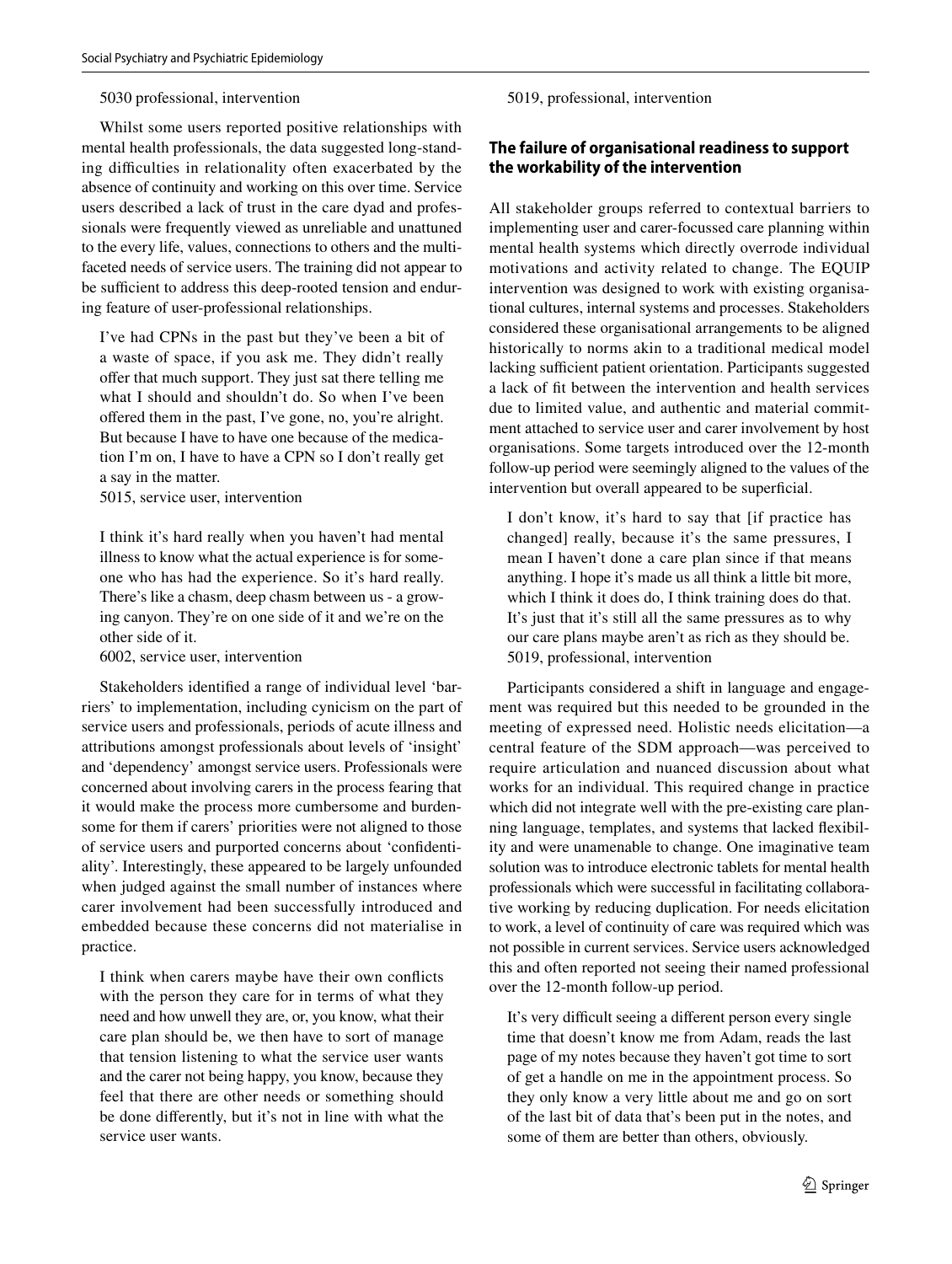4027, service user, intervention

We do all have tablets now. We've got Internet access on the tablets and we can do some work with with clients while we're out. But…and hopefully it's coming in but it's not there yet, so our computerised notes system isn't on that tablet. So if that could be on it, then we can do the care plans and do things live and as we're there. Whereas at the moment, it's you'd have to type up, come back to the office, and then, you know, copy and paste and redo things. 5006, professional, intervention

Changes require time and consistent efforts for new ways of working to embed and routinize, and these may not have been realised in the 6-month follow-up period of the RCT.

The thing I remember is around aspirational statements and…and goals, but obviously there's a lot more to it that because I haven't been able to use it as part of, you know, habit…it hasn't become habit forming and part of my practice, so, sort of, it's forgotten, sort of. 5006, professional, intervention

### **Workability in context**

CMHTs were seen as the 'dumping ground' of mental health services and as a result workers were anxious about any additional workload, which they felt would adversely impact on staff sickness and attrition. Services were considered to be stretched by a lack of resources, increasing workloads and staff sickness and attrition. These contextual barriers seemingly overrode any action emanating from motivation for change instigated by the training. The intervention did not include a temporal plan in terms of a prospectus for change over time, further impeding the possibility of the actualisation of change.

It's the firefighting, you are literally moving from one thing to another and stealing bits of time from something else and you don't actually have that time to sit and think; time is the biggest barrier, so it's about making sure that it gets prioritised in terms of everything else that we have to do and that's always going to be a problem. My motivation to…to change things might slip.

5022, professional, intervention

I feel they're too hard pressed really. Coz, coz the senior support worker left, retired. And another support worker's left and they never replaced them. So there's more work for them to do. They are rushing, they've got too much to do in a day and there's too few support workers in my view.

6002, service user, intervention

Professionals such as psychiatric nurses considered that engagement and needs elicitation activities associated with service user involvement in care planning may be better facilitated by recovery workers, support workers and occupational therapists. This was because they felt they had more time to spend with service users to build the relationships required for shared decision-making to be realised in practice.

They've [support workers] got loads more time than you and they can actually get in and know people as well… I mean a lot of us had the skills to be able to come up with, with a [care] plan but we don't have the time. We don't have the time to go round somebody's house every two or three days and say, just walk to the end of the path with me. Let's stand here for ten minutes, let's…we don't. But support workers would be able to do that.

5003, professional, intervention.

My support workers that come round to the house, I think they're the ones. I mean they helped me when I had my last bad do. So they came in and, er, they were much better than the crisis team.

What was it, do you think about the support workers that made them good at - made them good at involving people?Well I think they did rely on their own experiences of life, the support workers. Um, and they come in every day and, er, you know, I think they came in for as long as was necessary.

6002, service user.

# **Discussion**

This study was conducted as part of a wider process evaluation and ran parallel to the EQUIP RCT [\[28](#page-12-3)]. The lack of effect found in the RCT is consistent in most part with the findings from this study. The current study illuminated some of the reasons for this lack of effect which included a lack of organisational readiness and support for implementation and insufficient consideration and subsequent undertaking of the required relational work associated within the intervention. This was reinforced by the context encountered by mental health professionals which overrode initial enthusiasm and motivation for change following the training.

The work people need to undertake when implementing a new approach requires a context that is supportive of the new practice [\[34](#page-12-9)]. Professionals included in the process evaluation described how the training reinforced values about ethical and moral imperatives to involve service user and carers in treatment decisions, and fostered collegiality between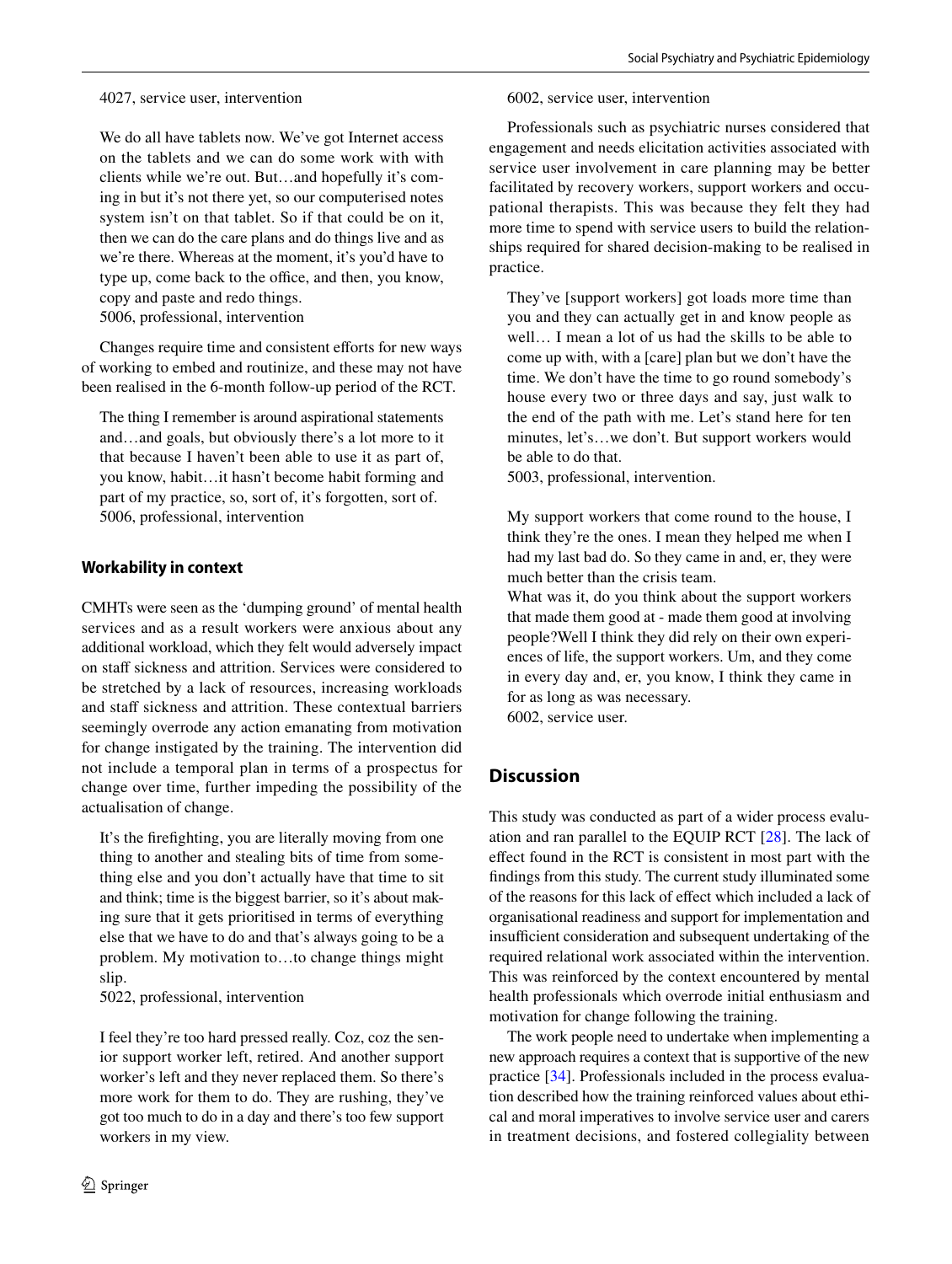colleagues through its team-based approach. In tension with this, however, professionals reported low expectations of changing actual practice following training and successfully predicted contextual barriers which negatively impacted on ability to implement user-centred care planning during the 12-month follow-up period. Some professionals reported being able to make changes to their care planning practice as a direct result of the EQUIP training (see Appendix [2\)](#page-9-1) but acknowledged that because of the minor and subtle nature of these changes they may not have been discernible to service users. This was mirrored in the service user data. The current organisational focus on discharge and a lack of continuity of care within services more generally in the United Kingdom further diminished the likelihood of service users benefitting from these practice modifications. Work undertaken prior to the trial to identify potential implementation challenges to promote the implementation of training into practice [[35\]](#page-12-10) identified the need for managerial buyin to support the intervention. Whilst support was obtained for the training itself which facilitated attendance, further higher level support was not readily available to encourage the embedding of skills developed during the training which may have compounded the contextual barriers identified by participants.

This study shed light as to why the training intervention was ineffective in the short term. Our results suggest that the primary outcome of patient self-reported 'autonomy support' and attendant secondary outcomes insufficiently captured or reflected the ways in which people (users) planned for and enacted management on a daily basis or the way in which they interpreted how care planning change needed to be implemented systematically. The main trial outcome measure of shared decision-making traditionally rooted in a logic predicated on a notion of individualised choice aligned to a notion of an autonomous self represents a progressive view of user involvement. Participants in the current study coalesced in their shared value of service user and carer involvement in the care planning process. Nonetheless, it is limited by a tendency and objectification of standardized parameters and thus unable to capture all aspects which were important to users as far as planning for their care was concerned. Professional norms and values were overlain by fears and logistical factors operating in the workplace environment which impeded implementation. Our results show broader concerns of user engagement which lay out with the confines of shared decision-making in a traditional sense. The intervention failed to sufficiently consider these or the normal conditions into which it was being implemented which would have been required for the intervention to be workable in practice and to convert ideological buy-in into successful SDM in practice.

Baseline data demonstrated that care planning seemed insufficiently orientated to holistic needs assessment and that care plans had limited relevance to people's everyday lives [[30](#page-12-5)]. Data from the current study added to these findings by identifying that stakeholders felt that professionals responsible for care planning did not have capacity to get to know service users well enough to undertake such activities optimally. As a result, stakeholders considered that alternative roles such recovery workers, support workers and occupational therapists may be best placed to undertake such activities.

Previous research shows how relationships together with environment, communication, trust and cultural competency contribute to the core of service users' experiences [[36](#page-12-11)]. This study demonstrates that thorough consideration of the spectrum of relational work required to fully implement user centred care planning (e.g. intra-professional relational work in addition to user/professional relational work) was, with hindsight, an omission from the intervention design. Furthermore, the process evaluation raises concerns about whether the focus of the intervention was fully aligned with service user priorities, e.g. increased time and enhanced relationships with mental health professionals, [[4\]](#page-11-3) and whether the training was sufficient in challenging entrenched practices identified previously [[37\]](#page-12-12). It may be that care planning focussed on managing mental health which is based on principles of connecting to others and activities that are valued in people's everyday life is likely to be a more effective and acceptable replacement to traditional care planning than trying to modify, through training, professional attitudes to user participation. Future studies should consider the historical context of health care relationships and include elements which seek to repair the relationships between service users and professionals often identified within the current data and elsewhere [\[7](#page-11-6), [30](#page-12-5), [35](#page-12-10)].

#### **Strengths and limitations**

The study draws its strength from the combination of its qualitative approach with the longitudinal design allowing for the in-depth exploration and nuanced understanding of the implementation issues associated with the intervention. Such methods enabled the predicted implementation barriers at baseline to be examined over the 12-month follow-up period and for the identification of unanticipated implementation factors that arose. Given the policy and practice mandates in this regard, many mental health organisations are seeking to improve service user and carer involvement in clinical decision-making and the findings from this study will support the development and implementation of interventions in this regard.

There were some limitations. First, participants selfselected themselves to be involved in the study and associated data may not be generalizable to other mental health stakeholders. Additionally, only those service users who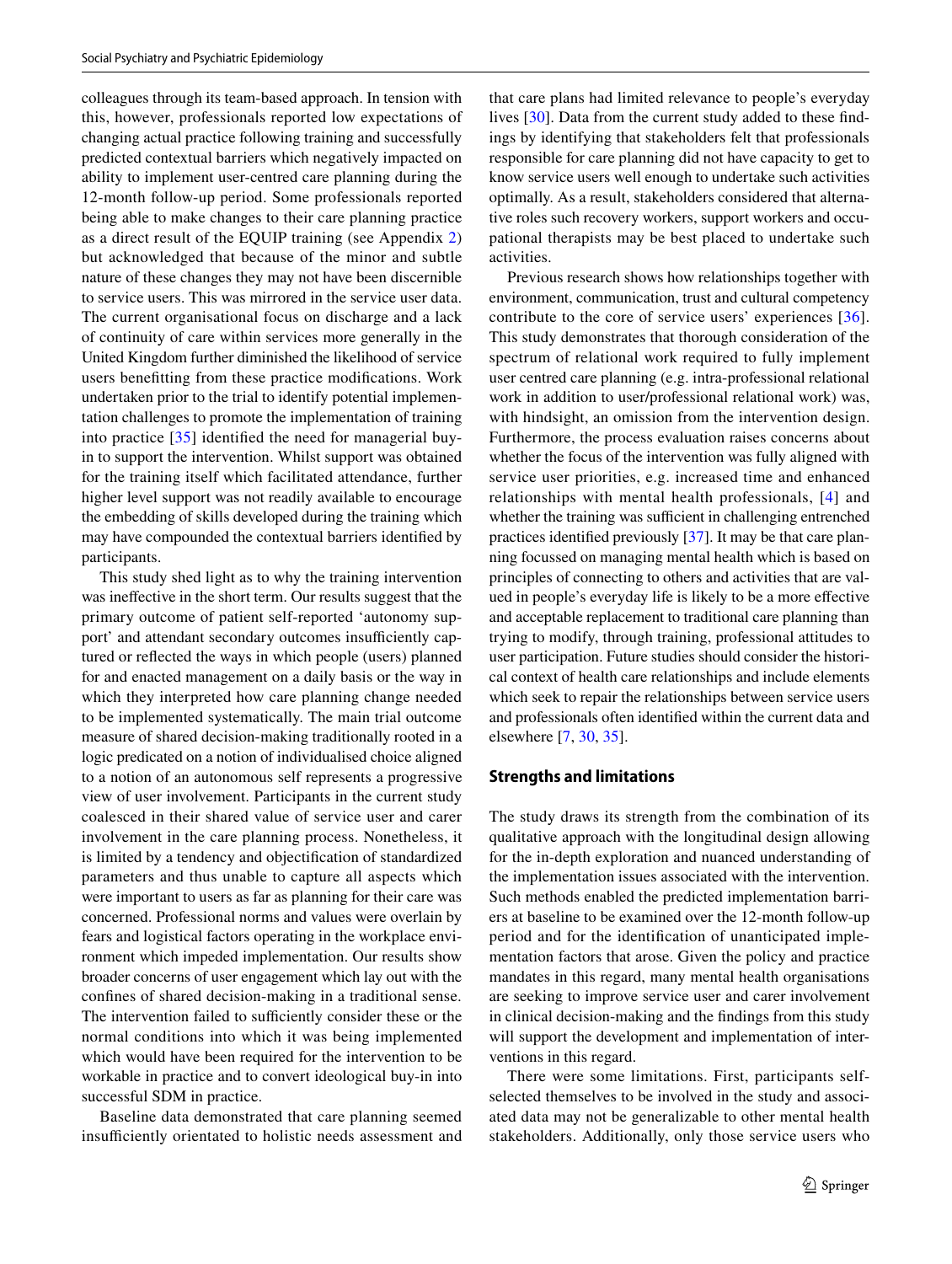were involved in the RCT were eligible for participation. Those service users who were acutely unwell or lacked professionally deemed insight to take part in the study were, therefore, ineligible for the process evaluation. Despite efforts to recruit carers, only four carer participants took part in the study. While carers' views were aligned to those of service users generally, given this low number carers' perspectives were under-represented. Additionally, the researcher undertaking the interviews was known by participants to be involved in EQUIP programme which may have impacted on the responses that participants gave.

### **Conclusion**

Future aspirations of SDM enactment need to place the circumstances and everyday practices of stakeholders at the centre of implementation. Such studies should consider the historical and current context of health care relationships and include elements which seek to address these directly.

**Acknowledgements** This is a summary of independent research funded by the National Institute for Health Research (NIHR)'s Programme Grants for Applied Research Programme (Grant Reference number RP-PG-1210-12007). The views expressed are those of the author(s) and not necessarily those of the NHS, the NIHR or the Department of Health. The research team acknowledges the support of the National Institute of Health Research Clinical Research Network (NIHR CRN). The authors wish to thank all participants who took part in interviews for this research.

#### **Compliance with ethical standards**

**Conflict of interest** On behalf of all authors, the corresponding author states that there is no conflict of interest.

**Open Access** This article is distributed under the terms of the Creative Commons Attribution 4.0 International License [\(http://creativeco](http://creativecommons.org/licenses/by/4.0/) [mmons.org/licenses/by/4.0/](http://creativecommons.org/licenses/by/4.0/)), which permits unrestricted use, distribution, and reproduction in any medium, provided you give appropriate credit to the original author(s) and the source, provide a link to the Creative Commons license, and indicate if changes were made.

# <span id="page-9-0"></span>**Appendix 1**

Example interview questions

Template of interview prompts for health professionals

What from your perspective are service users' perceptions of the user-led care planning (UCP)?

Who is most likely to engage with the UCP?

Who is most likely (in your experience) not to engage?

Who is UCP most suitable for?

In what circumstances would it be unsuitable?

Template of interview prompts for health professionals

- Are there considerations of risk that need to be taken account of (for users, for others)?
- What components of the UCP appear to promote positive engagement? (Discussion of biography, past activities, etc)
- Clinical/health: what are the motivations for service users to engage with the HCP?
- Social: do participants see the benefits of UCP and recognise an opportunity to develop their personal networks?
- How do you think it does or could impact on the resources and networks of individuals?
- What is the influence of current and previous engagement with activities on the uptake of UCP recommendations?
- What are inhibiting or supporting characteristics of participants? (e.g. isolated, family pressures or diagnoses)
- How did participants engage with ideas for UCP
- How did the health professionals effectively engage participants and arrive at a plan?
- Do participants relate their health problems with the intervention or the activities suggested?

What components of the UCP appear to resonate with participants in relation to managing their health?

- How could UCP be improved?
- Who is identified as potential support for engaging with new practices?
- Specific questions relating to the utility for those in the intervention arm

Interview prompts for intervention patients

What does UCP mean to you?

Do you think UCP is relevant to you?

What parts of your last care planning meeting do you remember most? (Discussion of biography, past activities, etc)

Clinical/health: do you see any health benefits of UCP?

Social: do you see the social benefits of UCP?

What do you think helps or hinders you being involved in your care plan?

What do you think about your last care planning meeting?

Did you feel involved? How? Why

What are the facilitators/barriers to UCP?

Did you see the relevance of your UCP in relation to your health?

How could your involvement in care planning be improved?

What would you need to encourage you being involved in your care plan?

Who would help you do things for yourself?

Has UCP brought you in contact with any new people? (if so whom and what are the circumstances)

Do you think there are negative or risky aspects of UCP?

Specific questions relating to the identification of any changes in practice over time

### <span id="page-9-1"></span>**Appendix 2**

Examples of change identified within transcripts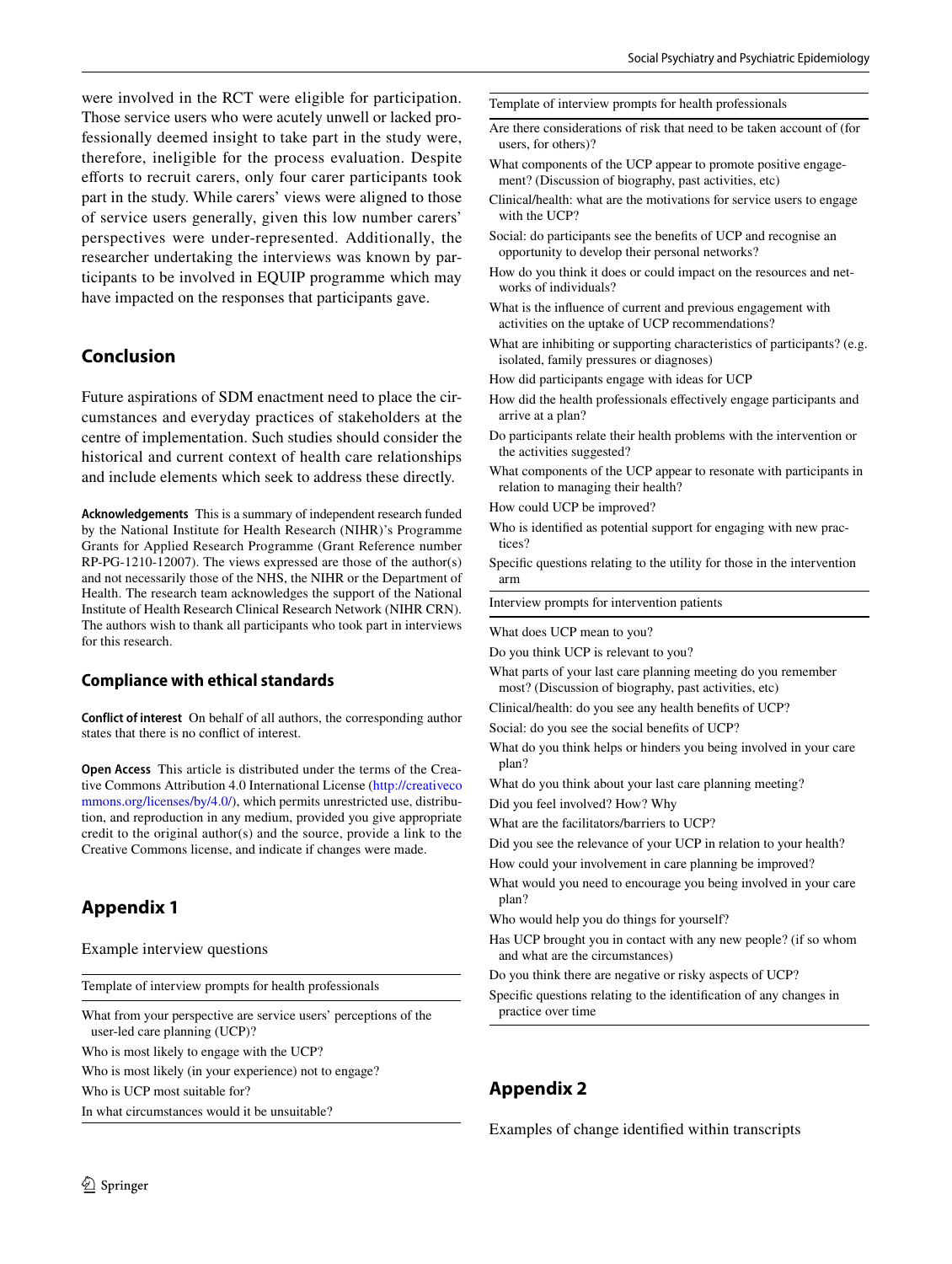|      |                                                                                                                                                                                                                                                                                                                                                                                                                                                | 5008 | Just being very much more, sort                                                                                                                                                                                                                                                                                                                                                                                                             |
|------|------------------------------------------------------------------------------------------------------------------------------------------------------------------------------------------------------------------------------------------------------------------------------------------------------------------------------------------------------------------------------------------------------------------------------------------------|------|---------------------------------------------------------------------------------------------------------------------------------------------------------------------------------------------------------------------------------------------------------------------------------------------------------------------------------------------------------------------------------------------------------------------------------------------|
| 5002 | So I think, myself I've tried to cut<br>out jargonand make things<br>more person specific. So rather<br>than, develop coping mecha-<br>nisms, I've put what they are.<br>Like, so that the client knows<br>exactly what we're talking about<br>or I might put, develop ways to<br>make you feel happier instead<br>of, you know, terms like coping<br>mechanisms<br>So that I've definitely written their<br>care plans more in their language |      | of, patient-centred. That you<br>get them to, you know, word<br>for word tell you what you want<br>themwhat they want you<br>you know, get them to say it and<br>then you write it down really<br>as what they're saying and put<br>it on the care plan and try and,<br>you know, establish your goals<br>with each thing that you do, erm,<br>and how you're gonna do it and<br>if you can, you know, get an<br>aspirational goal off them |
|      | and the way they've spoken them<br>rather than interpret them into a,                                                                                                                                                                                                                                                                                                                                                                          |      | Since I've been on the EQUIP                                                                                                                                                                                                                                                                                                                                                                                                                |
|      | kind of, nursey language                                                                                                                                                                                                                                                                                                                                                                                                                       |      | training, I do feel it is more,<br>for me, I feel more confident                                                                                                                                                                                                                                                                                                                                                                            |
|      | I get the sense that people are<br>contacting families more and are<br>aware about contacting families<br>anyway that it's important to<br>have input, not that we weren't                                                                                                                                                                                                                                                                     |      | in being morea lot more col-<br>laborative and transparent about<br>what we can and we can't do,<br>erm, for people                                                                                                                                                                                                                                                                                                                         |
|      | doing it before but I think more<br>so I think people are moreand<br>I think people have been more<br>creative about that, I'm certainly<br>consulting families even if they<br>can't get to a care plan I'm<br>putting their views down, I'm<br>ringing them and having a chat<br>with them                                                                                                                                                   | 5010 | I think it probably has in that I'm<br>possibly involving carers more<br>than I probably would've done.<br>Erm, even even even though my<br>background was from like crisis<br>and you would often, erm, you<br>know come across relatives or<br>carers you know in my meetings<br>there possibly didn't involve<br>them as much you know in sort                                                                                           |
| 5003 | I just likethe couple of care<br>plans that I've done since I've                                                                                                                                                                                                                                                                                                                                                                               |      | of care planning and stuff and I<br>certainly do now                                                                                                                                                                                                                                                                                                                                                                                        |
|      | been there [on the training]<br>I'm actually speaking to people<br>again. It's made me talk to<br>people again rather than just do<br>them. And it's made me think<br>about it from their point of view                                                                                                                                                                                                                                        | 5019 | Maybe people will use the docu-<br>ment a tiny bit more, you know<br>try and use it instead of like<br>get assumptions that someone<br>doesn't want to get involved                                                                                                                                                                                                                                                                         |
|      | again without, erm, just kind of<br>imposing what I think is best<br>for them                                                                                                                                                                                                                                                                                                                                                                  | 5022 | I've started actually giving the<br>documentation out to service<br>users and saying, take it away,                                                                                                                                                                                                                                                                                                                                         |
| 5006 | I don't think it is more a dramatic<br>change, maybe, you know, some<br>of the, like, using terms like<br>aspirational goals and working<br>around them and maybe they<br>might, you know, pick that out,                                                                                                                                                                                                                                      |      | have a think about what your<br>needs are in these areas and then<br>get back to me and we'll make a<br>plan together, so trying to make<br>it something that's their docu-<br>ment rather than ours                                                                                                                                                                                                                                        |
|      | I'm not too sure, so maybe some<br>of the language, but I don't know<br>if they [service users] would<br>Inotice any difference in prac-<br>tice], you know, really, because I<br>think I've always, looked at                                                                                                                                                                                                                                 | 5024 | Being able to do the EQUIP train-<br>ing so early into my career really<br>taught me what they were meant<br>to be like and since then I feel<br>that with 90% of my caseload<br>I genuinely do follow all the                                                                                                                                                                                                                              |
| 5007 | I think definitely in terms of<br>using the first person as if I was<br>writing the care plan as the cli-<br>ent. And using that to actually<br>enhance genuine collaborative<br>writing andand the ownership<br>of the care plan by the client.<br>Erm, simplifying the language<br>so there's less jargon and be<br>more open to having both per-                                                                                            |      | learning and advice that I got<br>from the training<br>I think it's fermented in my<br>learning and understanding how<br>important it is to use co-produc-<br>tion and work with service users<br>and learn from peers                                                                                                                                                                                                                      |

spectives in the care plan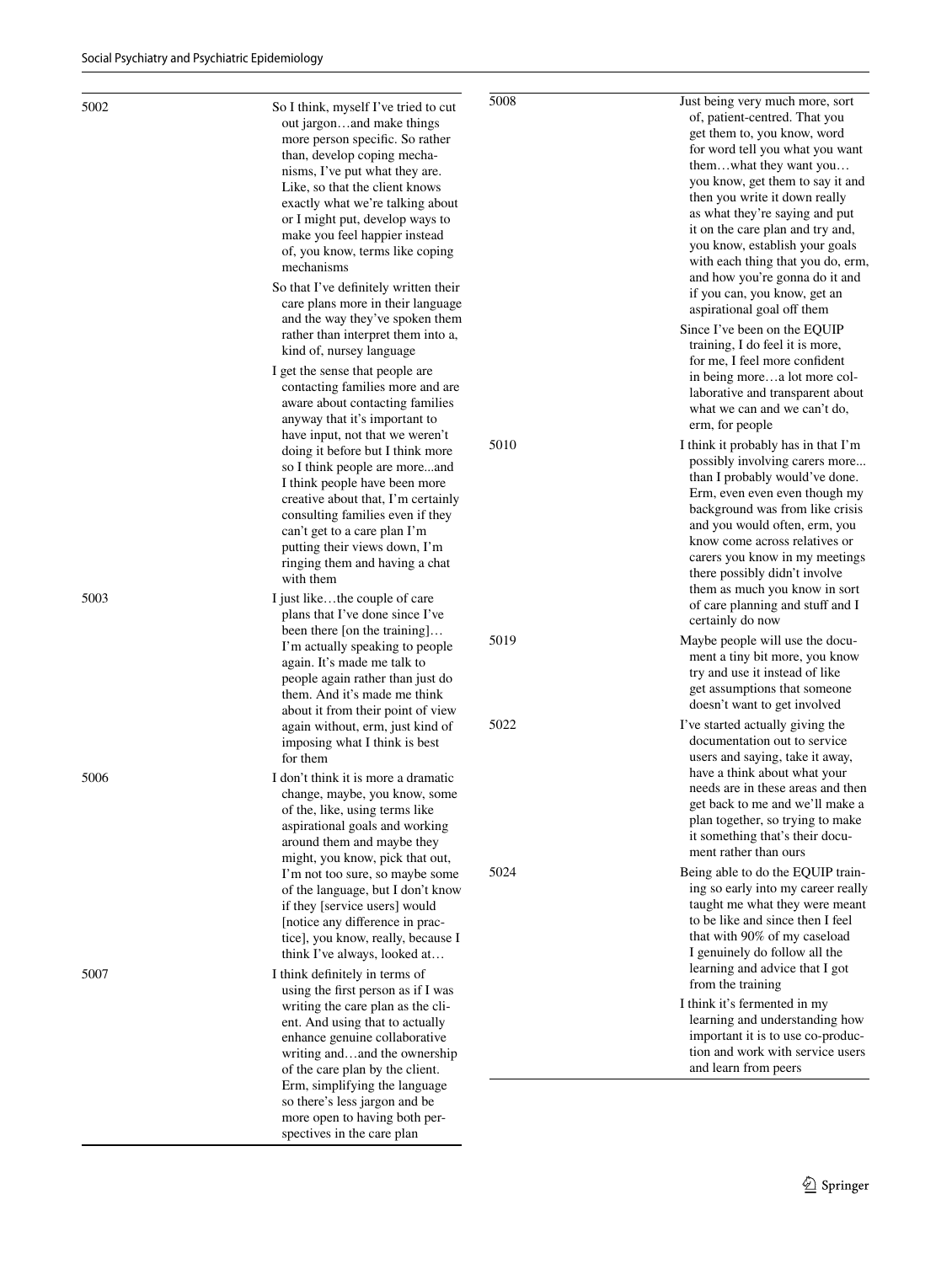| 5023 | I've always thought that bring-    |
|------|------------------------------------|
|      | ing carers, and bringing family    |
|      | members and friends, you know,     |
|      | if the services would like them    |
|      | to be involved, to bring them      |
|      | into the different interventions   |
|      | that you do. That's always been    |
|      | a priority for me, and certainly   |
|      | the training, kind of, hit that    |
|      | home. I think, in the community,   |
|      | it wasn't always possible, I think |
|      | 80% of the time it's just because  |
|      | you just want to get it done as    |
|      | quickly as possible, and you       |
|      | knew that the carer, or the family |
|      | member, wasn't going to be able    |
|      | to be there for another 3 weeks. I |
|      | certainly thought, okay, actually, |
|      | I don't have time to wait 3 weeks  |
|      | for this, because it's going to go |
|      | out of date, I need to do it now.  |
|      | So, I just, kind of, tended to not |
|      | be able to do it with the carer    |
| 5030 | I think it's probably similar to   |
|      | what I said to you when I spoke    |
|      | to you 6 months ago. I just try    |
|      | and use a care plan as a basis,    |
|      | begin it early on. I've tried to   |
|      | get better over the last 6 months  |
|      | about sending copies out, or pro-  |
|      | viding copies by hand to people.   |
|      | Something that's probably more     |
|      | at the forefront of my mind most   |
|      | recently is giving GPs copies      |
| 5031 | I think in terms of carers being   |
|      | involved, I feel much more aware   |
|      | of that, just from having a lady   |
|      | on the course, you know, who       |
|      | was the carer, I did think that    |
|      | was a realyou know, hearing        |
|      | her perspective. Yeah, because     |
|      | sometimes just getting caught up   |
|      | and forgetting about that          |
|      |                                    |

### **References**

- <span id="page-11-0"></span>1. Healthcare Commission (2008) The pathway to recovery: a review of NHS acute inpatient mental health services. [http://www.ucl.](http://www.ucl.ac.uk/core-resource-pack/resources/papers/healthcare_commission_2008_The_pathway_to_recovery.pdf) [ac.uk/core-resource-pack/resources/papers/healthcare\\_commi](http://www.ucl.ac.uk/core-resource-pack/resources/papers/healthcare_commission_2008_The_pathway_to_recovery.pdf) [ssion\\_2008\\_The\\_pathway\\_to\\_recovery.pdf.](http://www.ucl.ac.uk/core-resource-pack/resources/papers/healthcare_commission_2008_The_pathway_to_recovery.pdf) Accessed 1 Feb 2018
- <span id="page-11-1"></span>2. Wallace G et al (2016) Service user experiences of REFOCUS: a process evaluation of a pro-recovery complex intervention. Soc Psychiatry Psychiatr Epidemiol 51(9):1275–1284
- <span id="page-11-2"></span>3. Crawford MJ et al (2002) Systematic review of involving patients in the planning and development of health care. BMJ 325(7375):1263–1265
- <span id="page-11-3"></span>4. Bee P et al (2015) Systematic synthesis of barriers and facilitators to service user-led care planning. Br J Psychiatry 207(2):104–114
- <span id="page-11-4"></span>5. Department of Health (2000) The NHS Plan: a plan for investment, a plan for reform. [http://webarchive.nationalarchives.gov.](http://webarchive.nationalarchives.gov.uk/20130124064356/http://www.dh.gov.uk/prod_consum_dh/groups/dh_digitalassets/@dh/@en/@ps/documents/digitalasset/dh_118522.pdf) [uk/20130124064356/http://www.dh.gov.uk/prod\\_consum\\_dh/](http://webarchive.nationalarchives.gov.uk/20130124064356/http://www.dh.gov.uk/prod_consum_dh/groups/dh_digitalassets/@dh/@en/@ps/documents/digitalasset/dh_118522.pdf)

[groups/dh\\_digitalassets/@dh/@en/@ps/documents/digitalasset/](http://webarchive.nationalarchives.gov.uk/20130124064356/http://www.dh.gov.uk/prod_consum_dh/groups/dh_digitalassets/@dh/@en/@ps/documents/digitalasset/dh_118522.pdf) [dh\\_118522.pdf](http://webarchive.nationalarchives.gov.uk/20130124064356/http://www.dh.gov.uk/prod_consum_dh/groups/dh_digitalassets/@dh/@en/@ps/documents/digitalasset/dh_118522.pdf). Accessed 06 Jul 2018

- <span id="page-11-5"></span>6. Turner-Stokes L, Higgins B (2009) Advanced care planning. Concise guidance to good practice. Royal College of Physicians, London
- <span id="page-11-6"></span>7. Cree L et al (2015) Carers' experiences of involvement in care planning: a qualitative exploration of the facilitators and barriers to engagement with mental health services. BMC Psychiatry 15:208
- <span id="page-11-7"></span>8. Grundy AC et al (2016) Bringing meaning to user involvement in mental health care planning: a qualitative exploration of service user perspectives. J Psychiatr Ment Health Nurs 23(1):12–21
- <span id="page-11-8"></span>9. NHS Choices (2015) Your guide to care and support: care and support plans. [http://www.nhs.uk/Conditions/social-care-and](http://www.nhs.uk/Conditions/social-care-and-support-guide/Pages/care-plans.aspx)[support-guide/Pages/care-plans.aspx](http://www.nhs.uk/Conditions/social-care-and-support-guide/Pages/care-plans.aspx). Accessed 06 Jul 2018
- <span id="page-11-9"></span>10. Department of Health (2018) Care programme approach. [https://](https://www.nhs.uk/conditions/social-care-and-support/care-programme-approach/) [www.nhs.uk/conditions/social-care-and-support/care-programme](https://www.nhs.uk/conditions/social-care-and-support/care-programme-approach/)[approach/.](https://www.nhs.uk/conditions/social-care-and-support/care-programme-approach/) Accessed 21 Aug 2018
- <span id="page-11-10"></span>11. Department of Health (1999) Effective care co-ordination in mental health services: modernising the care programme approach—a policy booklet. [http://webarchive.nationalarchives.gov.uk/+/http://](http://webarchive.nationalarchives.gov.uk/+/http://www.dh.gov.uk/en/Publicationsandstatistics/Publications/PublicationsPolicyAndGuidance/DH_4009221) [www.dh.gov.uk/en/Publicationsandstatistics/Publications/Publi](http://webarchive.nationalarchives.gov.uk/+/http://www.dh.gov.uk/en/Publicationsandstatistics/Publications/PublicationsPolicyAndGuidance/DH_4009221) [cationsPolicyAndGuidance/DH\\_4009221](http://webarchive.nationalarchives.gov.uk/+/http://www.dh.gov.uk/en/Publicationsandstatistics/Publications/PublicationsPolicyAndGuidance/DH_4009221). Accessed 06 Jul 2018
- <span id="page-11-11"></span>12. Department of Health (2008) Refocusing the care programme approach. Policy and positive practice guidance. [http://webarchive](http://webarchive.nationalarchives.gov.uk/20130124042407/http://www.dh.gov.uk/prod_consum_dh/groups/dh_digitalassets/@dh/@en/documents/digitalasset/dh_083649.pdf) [.nationalarchives.gov.uk/20130124042407/http://www.dh.gov.uk/](http://webarchive.nationalarchives.gov.uk/20130124042407/http://www.dh.gov.uk/prod_consum_dh/groups/dh_digitalassets/@dh/@en/documents/digitalasset/dh_083649.pdf) [prod\\_consum\\_dh/groups/dh\\_digitalassets/@dh/@en/documents/](http://webarchive.nationalarchives.gov.uk/20130124042407/http://www.dh.gov.uk/prod_consum_dh/groups/dh_digitalassets/@dh/@en/documents/digitalasset/dh_083649.pdf) [digitalasset/dh\\_083649.pdf.](http://webarchive.nationalarchives.gov.uk/20130124042407/http://www.dh.gov.uk/prod_consum_dh/groups/dh_digitalassets/@dh/@en/documents/digitalasset/dh_083649.pdf) Accessed 06 Jul 2018
- <span id="page-11-12"></span>13. Stewart M (2001) Towards a global definition of patient centred care—the patient should be the judge of patient centred care. BMJ 322(7284):444–445
- <span id="page-11-13"></span>14. Legare F et al (2010) Interventions for improving the adoption of shared decision making by healthcare professionals. Cochrane Database Syst Rev 12(5):CD006732
- <span id="page-11-14"></span>15. Protheroe J et al (2013) "Permission to participate?' A qualitative study of participation in patients from differing socio-economic backgrounds. J Health Psychol 18(8):1046–1055
- <span id="page-11-15"></span>16. Elwyn G et al (2008) Arduous implementation: does the Normalisation Process Model explain why it's so difficult to embed decision support technologies for patients in routine clinical practice. Implement Sci 3:57
- <span id="page-11-16"></span>17. Rogers A (1993) Coercion and voluntary admission—an examination of psychiatric-patient views. Behav Sci Law 11(3):259–267
- <span id="page-11-17"></span>18. Pescosolido BA, Gardner CB, Lubell KM (1998) How people get into mental health services: stories of choice, coercion and "muddling through" from "first-timers". Soc Sci Med 46(2):275–286
- <span id="page-11-18"></span>19. Edge D, Rogers A (2005) Dealing with it: Black Caribbean women's response to adversity and psychological distress associated with pregnancy, childbirth, and early motherhood. Soc Sci Med 61(1):15–25
- <span id="page-11-19"></span>20. Lamb J et al (2012) Access to mental health in primary care: a qualitative meta-synthesis of evidence from the experience of people from 'hard to reach' groups. Health 16(1):76–104
- <span id="page-11-20"></span>21. Biringer E et al (2016) Coping with mental health issues: subjective experiences of self-help and helpful contextual factors at the start of mental health treatment. J Ment Health 25(1):23–27
- <span id="page-11-21"></span>22. Walker S et al (2018) How do people with long-term mental health problems negotiate relationships with network members at times of crisis? Health Expect 21(1):336–346
- <span id="page-11-22"></span>23. Rethink mental illness. Community Mental Health Teams (CMHTs). Available at: [https://www.rethink.org/diagnosis-treat](https://www.rethink.org/diagnosis-treatment/treatment-and-support/cmhts) [ment/treatment-and-support/cmhts](https://www.rethink.org/diagnosis-treatment/treatment-and-support/cmhts). Accessed 25 Sept 2018
- <span id="page-11-23"></span>24. Bee P et al (2015) Professional perspectives on service user and carer involvement in mental health care planning: a qualitative study. Int J Nurs Stud 52(12):1834–1845